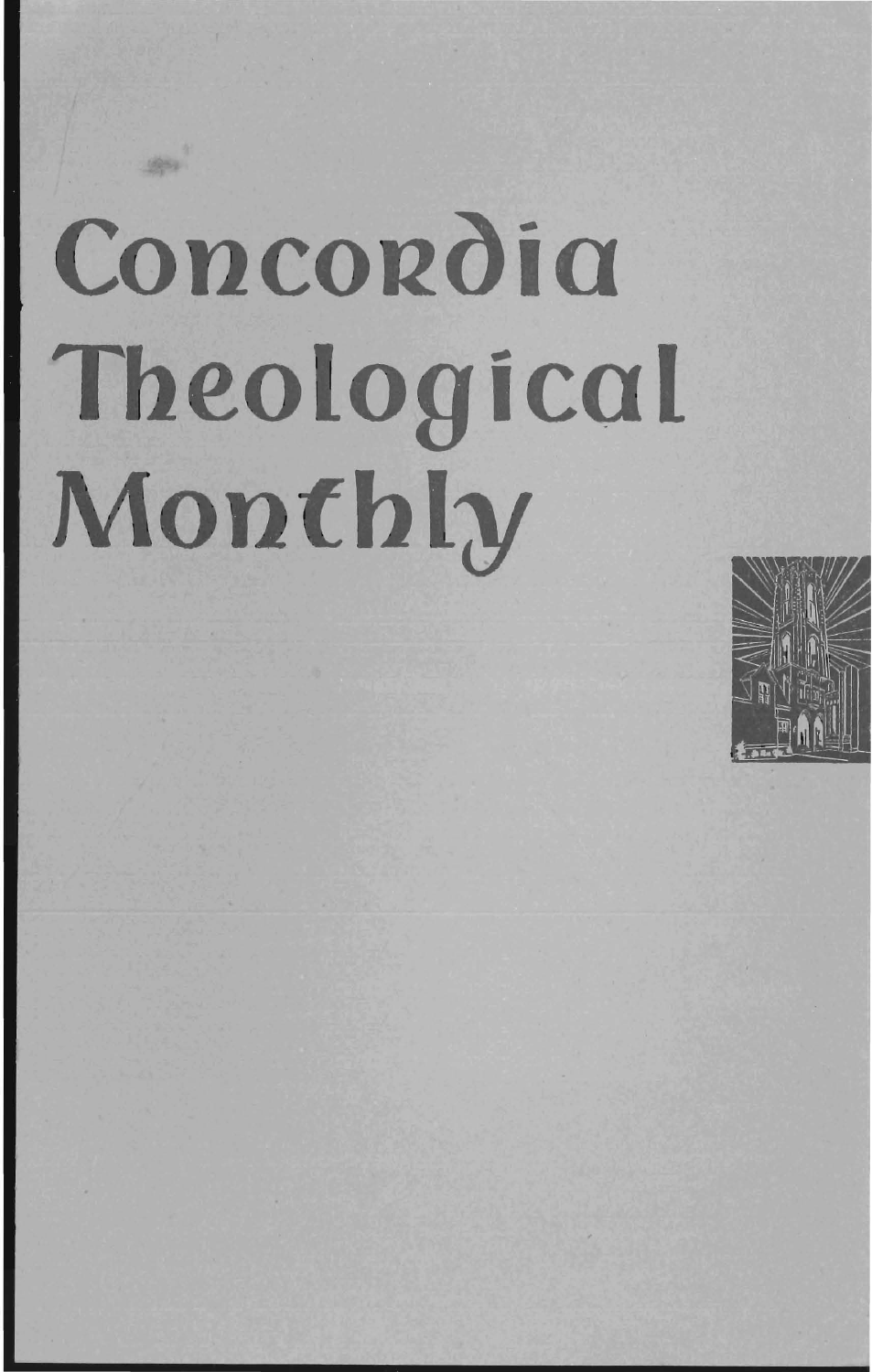## Some Anti-Pelagian Echoes in Augustine's *City* of *God*

Among the solutions which Christians have offered to the problem of the origin of evil in God's good world, St. Augustine's *City of God*  is still classic. The political development of the fifth century presented a situation which demanded some answer to this problem, and the Augustine who addressed his great apologetic treatise *De civitate Dei*  to that development had been dealing with the problem of evil in a number of polemical treatises as well, namely, in those directed against the Pelagian heresy. The issues involved in the Pelagian controversy were clear and fundamental in Augustine's thinking.1 So much *is* this the case that these issues form a significant, if not dominant, motif in many of Augustine's works not usually classified as "anti-Pelagian." The present brief study seeks to make a few observations on this aspect of the *De civitate Dei*, which appears to this observer to have been neglected by many students of the treatise.<sup>2</sup> It suggests that a neglected theme of the treatise is stated in the words: " $\dots$  the stranger in this world, the citizen of the City of God, predestined by grace, elected by grace, by grace a stranger below, and by grace a citizen above" (XV, 1: p. 285).

From the year 413 to 426 Augustine worked on his *City of God.*  To the height of his great argument he asserted eternal Providence and sought to justify the ways of God to men. Like Plato's *Politeia,*  Augustine's *De civitate Dei* has often been interpreted as a political treatise, dealing with issues like the relation between Church and State.<sup>3</sup> But in all these attempts, as in similar interpretations of Plato, the interpreters seem to have overlooked what Gustaf Aulén calls the Lebenstrieb or *Grundmotiv*.<sup>4</sup> "Because God foresaw all things, and was therefore not ignorant that man also would fall, we ought to consider this holy city in connection with what God foresaw and ordained [secundum id, quod praescivit atque disposuit, civitatem sanctam debemus adserereJ, and not according to our own ideas, which do not embrace God's ordination" (XIV, 11: p.271).

Let us consider this holy city in this way. In his preface to this "great and arduous work" the author indicates his awareness of "what ability is required to persuade the proud how great *is* the virtue of humility, which raises us, not by a quiet human arrogance, *but by a divine grace,* above all earthly dignities that totter on this shifting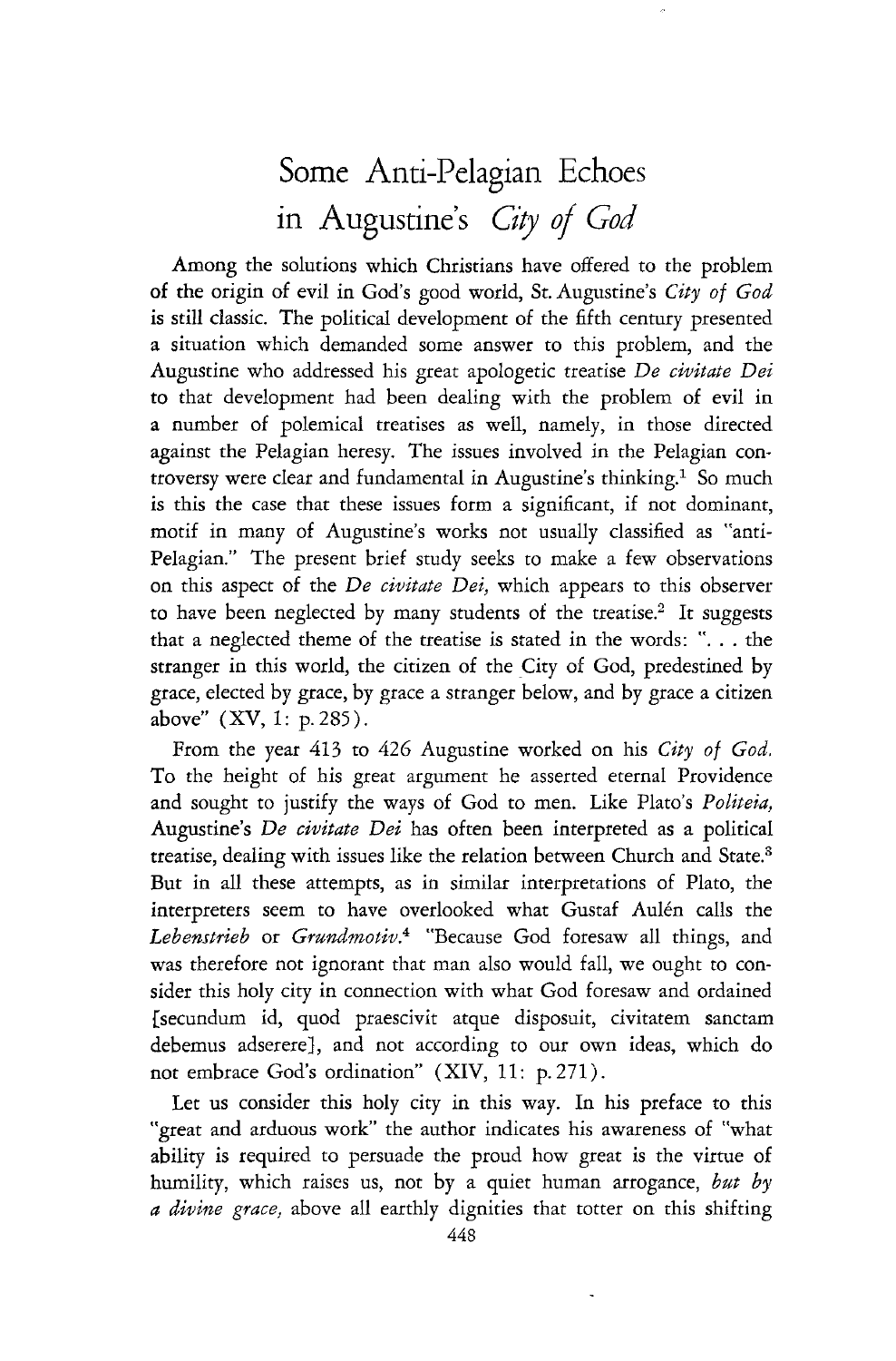scene" (p. 1). Thus he shows that in opposition to the tottering and shifting of human efforts he wishes to extol the sovereignty of divine grace.

This aspect of the *City of God* comes to the fore repeatedly throughout the treatise, but especially in the already quoted fourteenth book.<sup>5</sup> It undergirds a good part of Augustine's discussion about the Roman Empire and its history. So, for instance, the "bloody bliss of Marius" was due "to the secret providence of God, that the mouths of our adversaries might be shut. . . . And even if the demons have any power in these matters, they have only that power which the secret decree of the Almighty allots to them [quantum secreto omnipotentis arbitrio permittuntur}." (II, 23: p.38.) And power was not granted to men like Nero "save by the providence of the most high God, when He judges that the state of human affairs is worthy of such lords. . . . Though I have, according to my ability, shown for what reason God, who alone is true and just, helped forward the Romans . . . there may be, nevertheless, a more hidden cause, known better to God than to us, depending on the diversity of the merits of the human race."  $(V. 19: pp. 101-102.)$  It is this God who "gives kingly power on earth both to the pious and the impious, as it may please Him, whose good pleasure is always just. . . . He, therefore, who is the one true God, who never leaves the human race without just judgment and help, gave a kingdom to the Romans when He would, and as great as He would. . . . Manifestly these things are ruled and governed by the one God according as He pleases; and if His motives are hid, are they therefore unjust?"  $(V, 21: p. 103.)$ 

The purpose of presenting these rather extensive quotations has been to show that Augustine looks at Roman history and its evils, as at everything else, *sub specie aeternitatis* - yes, *sub specie aeternae Dei gratiae.* For even the demons, maintains Augustine, probably with reminiscences of his former Manichaeism, "cannot do anything of this kind unless they are permitted by the deep and secret providence of God, and then only so far as they are permitted" (VIII, 24: p. 163). This is, of course, rooted in Augustine's conception of God<sup>6</sup> and His immutable, sovereign will. "He is called Almighty only because He is mighty to do all He wills [certe non ob aliud vacatur omnipotens nisi quoniam quidquid vult potest}" (XXI, 7; p. 458). Such a comprehensive view of immutability as Augustine's must exclude all anthropomorphisms and anthropopathisms; in a long passage which has become a Christian classic on this problem, Augustine explains Um*stimmungen in Gatt* in terms of unchangeableness (XII, 17: pp. 237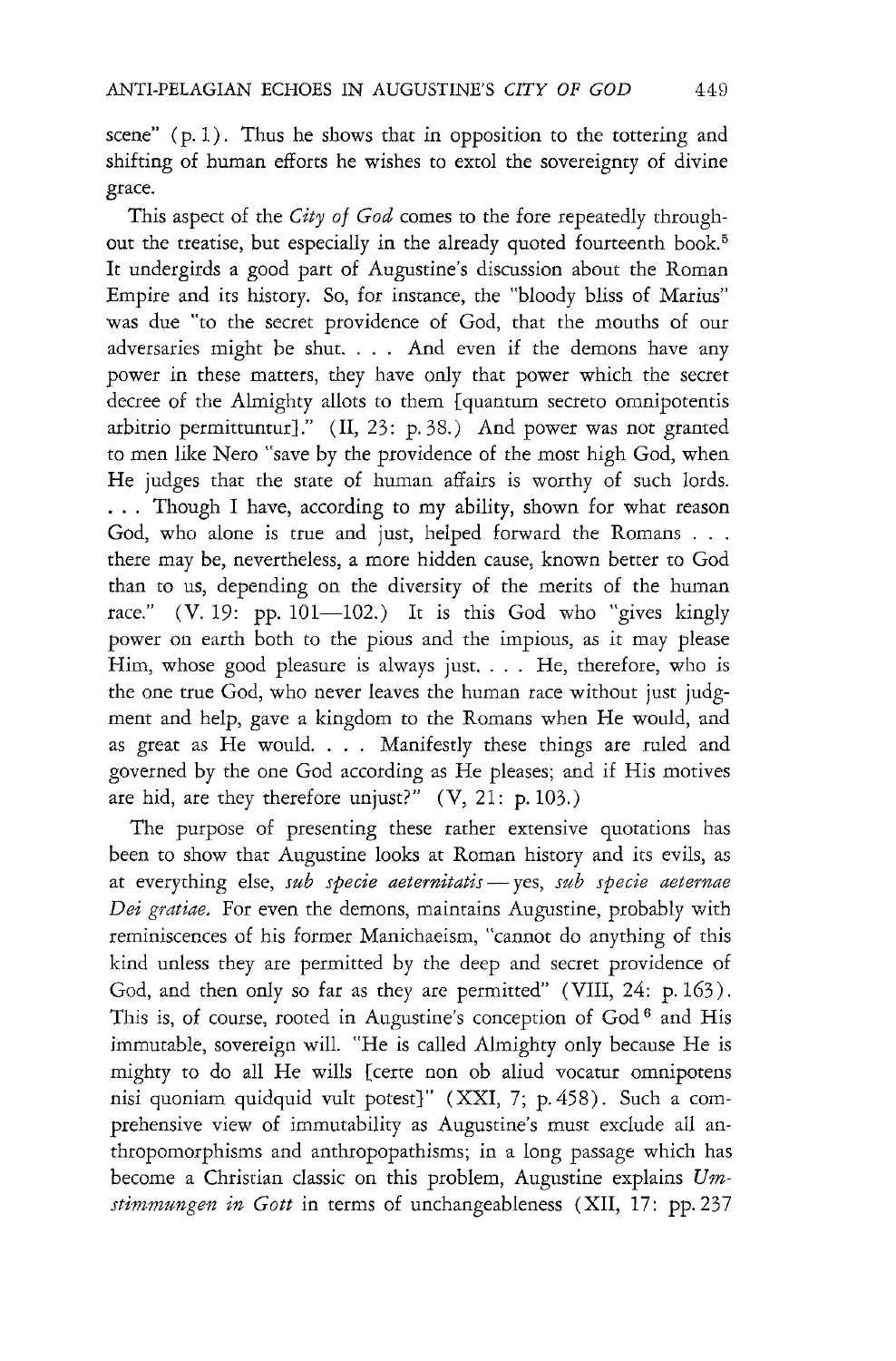to 238). To be consistent in his doctrine of God, he was ultimately driven to ask rhetorically: "Why, then, should God not have created those whom He foresaw would sin, since He was able to show in and by them both what their guilt merited and what His grace bestowed, and since, under His creating and disposing hand, even the perverse disorder of the wicked could not pervert the right order of things?" (XIV, 26: p.282.)

Here is one of the issues of the Pelagian controversy -- the problem of evil and the problem of Adam, which occupies so large a portion of Book XIV. It is probably inevitable that it should come up somewhere along the line; for the *civitas terrena* began with Cain and the *civitas Dei* with Abel (XV, 1: p. 284). Evil begins with Adam. Nor does it help matters any to carry the problem beyond Adam to Satan, as the demonological section of the *City of God* and the theodicy of Milton amply demonstrate. Adam is the crux; from him all men descend and both cities proceed, to join the good angels or the evil, as God secretly but justly decrees (XII, 27: p. 244). Augustine does not want to be a determinist, but he is more zealous of preserving the foreknowledge of God than of avoiding determinism. "They are far more tolerable who assert the fatal influences of the stars than they who deny the foreknowledge of future events," he says in a long discussion (V, 9-10: pp. 90-93), which sets up the eternal paradox of divine foreknowledge and human freedom. The inhabitants of the *civitas terrena* are predestined to suffer eternal punishment with the devil, just as the inhabitants of the *civitas Dei* are predestined to live eternally with God (XV, 1: p. 284).<sup>7</sup> And yet God "governs all things in such a manner as to allow them to perform and exercise their own proper movements" (VII, 30: p. 140). In fact, "no one is evil by nature, but whoever is evil is evil by vice" (XIV, 6: p. 266).8

Basically, this is Augustine's answer to the problem of the origin of evil, both in the Pelagian controversy and in the *City of God:* that sin came into the world not because, though within, God's foreknowledge, nor yet because of man's free will, but because man abused that free will; and that this abuse of free will brought death into the world and all our woe.<sup>9</sup> This aspect of free will becomes somewhat clearer if viewed in terms of the eschatology in the *City of God.* Augustine summarizes the entire situation in a few words: "Neither are we to suppose that because sin shall have no power to delight them, free will must be withdrawn. It will, on the contrary, be all the more truly free, because set free from delight in sinning to take unfailing delight in not sinning. For the first freedom of will which man received when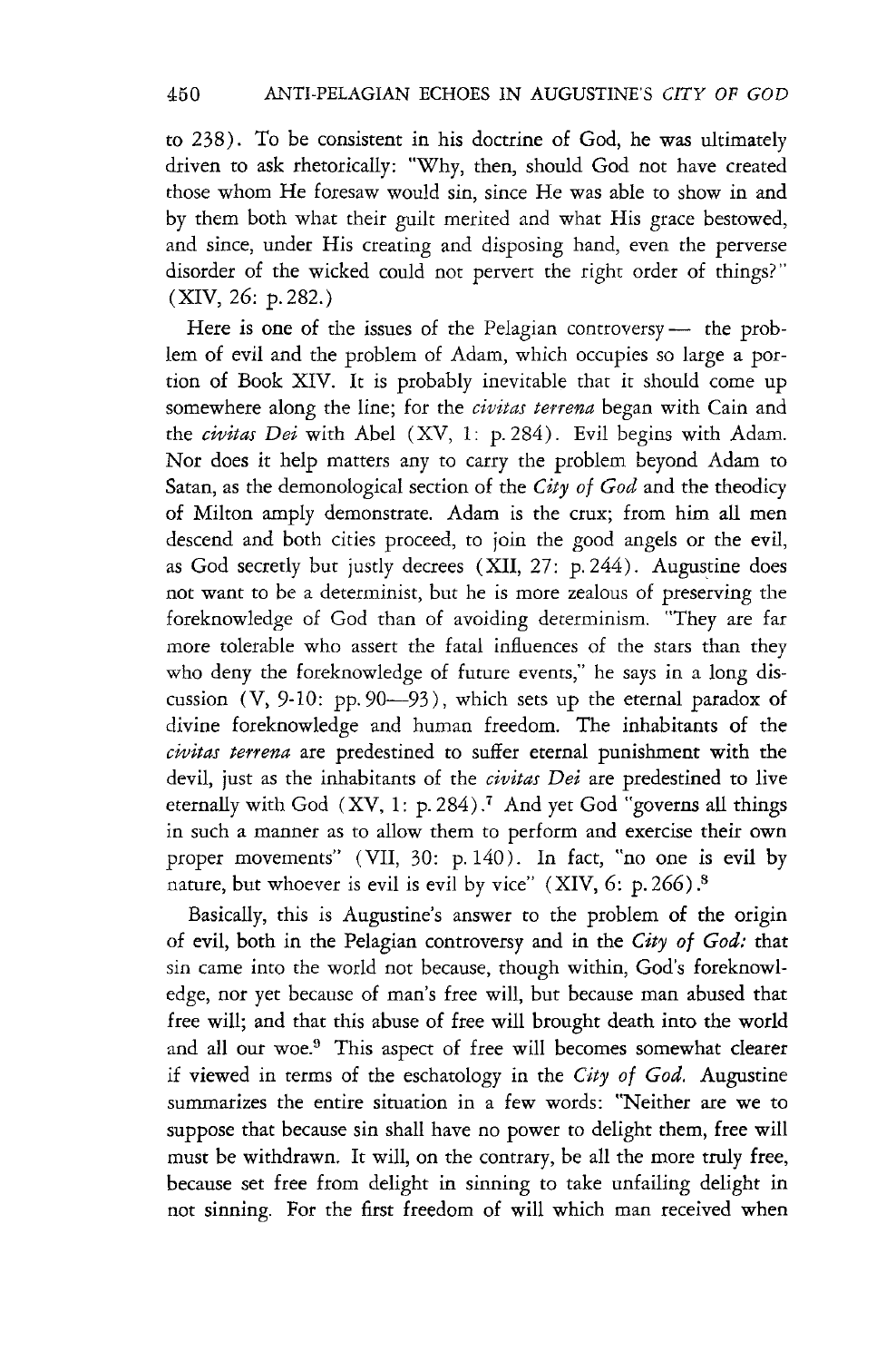he was created upright consisted in an ability not to sin, but also in an ability to sin; whereas this last freedom of will shall be superior, inasmuch as it shall not be able to sin." (XXII, 30: p.510.)

Additional light on all of this is offered by a consideration of some isagogical facts about the *De civitate Dei,* For one thing, it was composed during the years of the Pelagian controversy; so great an upheaval as this in Augustine's thought cannot have been without influence on his masterpiece. Then, too, the *City of God* was written at the urging of "my dearest son Marcellinus" (Preface: p.1), who, it will be remembered, was partly responsible for involving Augustine in the Pelagian controversy.10 Nor dare Pelagius himself be forgotten. Jacobi has attempted to show that Pelagius' world view was in many ways almost deistic, that, in oppostion to Augustine, he taught very little divine participation in human affairs.<sup>11</sup> Although Jacobi, influenced by the centuries of historical polemic, probably finds too much in the meager documentary evidence he produces, Pelagius' doctrine of God's grace in action, as summarized by 1oofs,12 was, to say the least, not the same as Augustine's from this angle either. The problem is that Augustine expressly states he is not dealing with "those who either deny that there is any divine power or contend that it does not interfere with human affairs"  $(X, 18: p.192).<sup>13</sup>$ 

From these data it would appear that there may be more of an anti-Pelagian tone to the *City of God* than is generally thought.

#### **NOTES**

- 1. Even Adolf von Harnack, who can hardly be said to be partial to doctrinal controversies, says: "Es hat vielleicht keine zweite, gleich bedeutsame Krisis in der Kirchengeschichte gegeben, in welcher die Gegner so klar und rein die Prinzipien, um die es sich handelte, zum Ausdruck gebracht haben." Lehrbuch der Dogmengeschichte (Tuebingen, 1920, III, 167).
- 2. Throughout this paper I quote the *City of God* by the traditional book and chapter divisions; the page number after the colon refers to the translation by Marcus Dods in Philip Schaff (ed.), *A Select Library of the Nicene and* Post-Nicene Fathers of the Christian Church, II (Buffalo, 1887), pp. 1-511. In a few critical spots I have added the Latin. My discussion owes much to Heinrich Scholz, Glaube und Unglaube in der Weltgeschichte (Leipzig, 1911), esp. his "Voraussetzungen und Grundbegriffe," pp. 20-69.
- 3. For two extreme presentations see Bruno Seidel, *Die Lehre vom Staat beim* heiligen Augustinus (Breslau, 1910), which presents a Roman Catholic viewpoint; and H. Reuter, "Die Kirche als 'Reich Gottes,'" Augustinische *Studien* (Gotha, 1881), which criticizes such interpretations.
- *4. Das Christliche Gottesbild in Vet'gangenheit find Gegenwart* (German translation of *Den kristna gudsbilden,* 1927; Giitersloh, 1930), p.54.
- 5. Perhaps this is why Scholz regards Book XIV as "heimatlos." He groups it with Book XIX, *op. cit.,* p. 17.